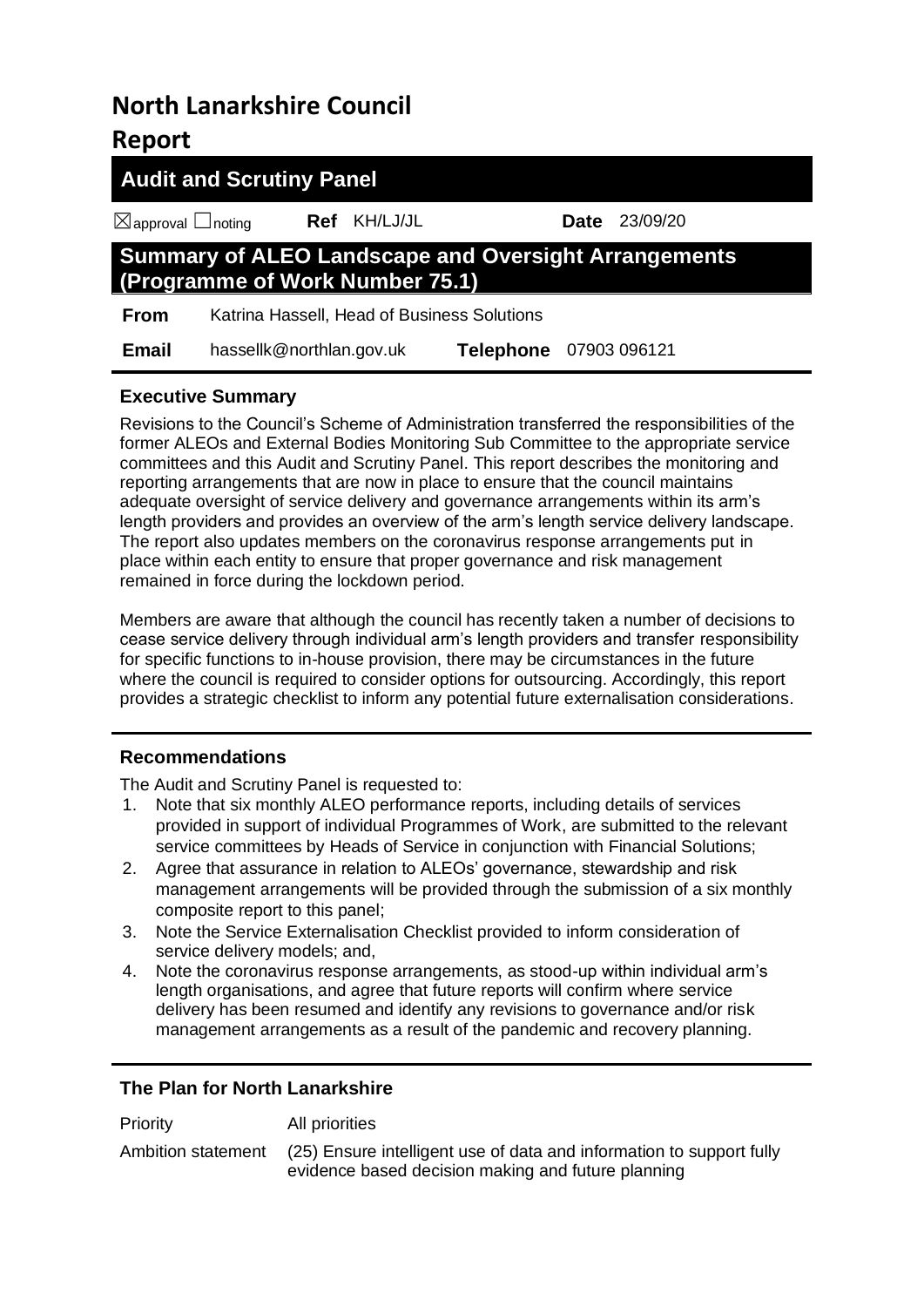# **1. Background**

- 1.1 The council continues to have significant interest in a number of Arm's Length External Organisations (ALEOs) and strategic partnerships which have been established over previous years to provide an alternative, and in many cases more innovative method of service delivery, or to ensure a commercially driven focus in delivery of the council's business functions.
- 1.2 The ALEOs are separate legal entities in their own right with their own governance and financial management obligations, however, the council remains accountable for service delivery, whether performed in-house or through alternate, arm's length arrangements. The Chief Finance Officer is responsible for financial governance which extends to gaining confidence in the robustness of ALEOs' financial governance arrangements. Therefore the council must ensure that the governance arrangements adopted by its ALEOs and arm's length providers are fit for purpose and allow the council to fulfil its public accountability, following the public pound, service delivery, accounting and reporting requirements.
- 1.3 It is essential that information on these organisations' operational and financial performance is routinely reviewed to ensure robust stewardship and quality of service delivery, whilst also minimising financial, service delivery and reputational risks to the council. In line with the Strategic Performance Framework reported to panel members in November 2019, this report confirms that ALEOs' operational and financial performance is now submitted to the relevant service committee, while responsibility for reviewing governance, including financial governance, will be reported to this panel in accordance with its Terms of Reference and the Scheme of Administration.

# **2. Report**

### **2.1 North Lanarkshire Council ALEOs and Strategic Partnership Vehicles**

- 2.1.1 Although the number of arm's length service delivery arrangements has reduced, most recently through the council decision to in-source cultural and leisure provision, the council continues to have 100% controlling interest in 9 entities. As such, the council is required by the Code of Practice on Local Authority Accounting to disclose its interest in these companies when preparing its annual statutory accounts. The council also delivers significant elements of its roads, winter maintenance, housing and corporate property repairs responsibilities through strategic partnerships with Amey Public Services and Mears Scotland - where the council has a 33% shareholding in each limited liability partnership. Appendix 1 provides a summary of ALEOs where the council is the sole shareholder or has the potential to exert "control or influence" through levels of funding or representation on the Board.
- 2.1.2 Members are further advised that while Campsies Centre (Cumbernauld) Limited; North Lanarkshire Leisure Limited; and Town Centre Activities Limited are referenced at Appendix 1, each company is in the process of dissolution following previous council decisions.

### **2.2 ALEO Monitoring and Reporting**

2.2.1 The companies listed in Appendix 1 and falling within the scope of this panel are each responsible for delivering services or undertaking statutory responsibilities on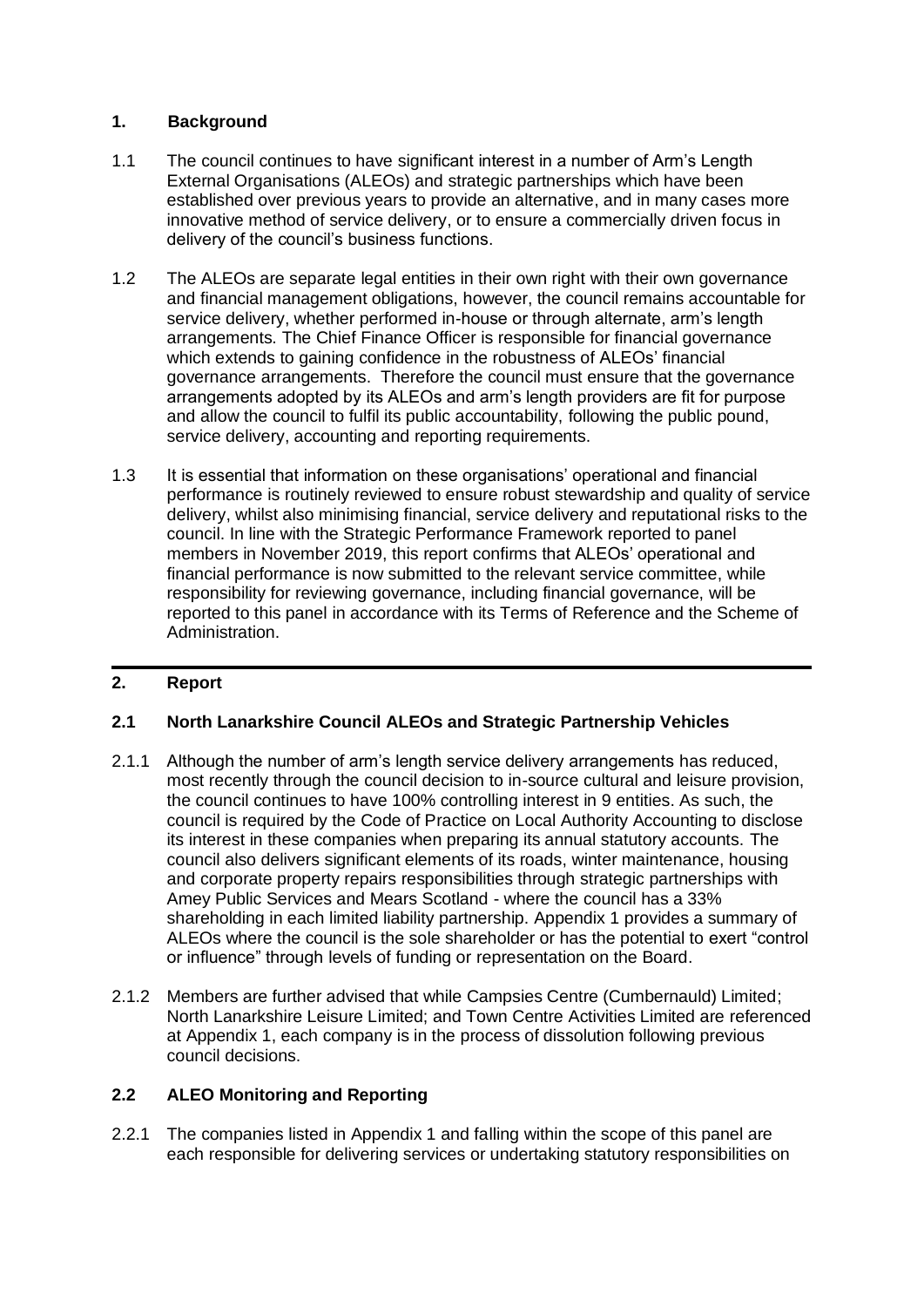behalf of the council. As such, the council remains publicly accountable and has a duty to ensure that service delivery and governance arrangements reflect Best Value.

- 2.2.2 A Service Level Agreement (SLA) or Contract Works Agreement is in place between each ALEO and the relevant council service(s) setting out:
	- the council's service delivery expectations;
	- levels of funding, provided by way of a Management Fee, and any further resources provided by the council;
	- accounting and audit requirements; and,
	- expected returns including performance monitoring and reporting.

### **2.3 ALEO Review Programme**

- 2.3.1 During the period 2016 to 2019 the council completed separate reviews into each of its ALEOs to ensure that arm's length provision remained the most effective service delivery model for the council. The reviews also considered the extent to which each entity could make a significant and sustainable contribution to the council's strategic priorities, including more recently, The Plan for North Lanarkshire.
- 2.3.2 The findings and recommendations from each review were reported separately and the programme concluded in 2019/20 with the reviews into Routes to Work Ltd and North Lanarkshire Municipal Bank Ltd reported to the Policy and Strategy Committee in September 2019 and March 2020 respectively.

### **2.4 ALEO Performance Monitoring and Reporting**

- 2.4.1 The Accounts Commission in their 2018 report, 'Council's Use of Arms' Length [Bodies,](https://www.audit-scotland.gov.uk/uploads/docs/report/2018/nr_180518_councils_aleos.pdf)' commented positively on the council's ALEO performance monitoring arrangements and the review programme. Building on these strong foundations, and with the review programme drawing to its conclusion, the council sought to strengthen arrangements further by consolidating monitoring responsibility for individual ALEOs within the appropriate service committee. This allows members to scrutinise ALEO performance and examine the extent to which the council's requirements are being met, while at the same time, provides the ALEO with an opportunity to highlight significant developments and demonstrate where they are contributing to the council's shared ambitions and individual Programmes of Work.
- 2.4.2 Heads of Service now submit a six monthly report to the respective service committee confirming that the ALEO is fulfilling its contractual obligations and meeting the council's service delivery expectations. Statutory bodies are reported annually, in accordance with the council's Scheme of Administration, given that each entity is already subject to separate scrutiny and accountability in its own right.
- 2.4.3 Service committee reports also include information from Financial Solutions in relation to financial performance and overall financial standing of the individual ALEO, as considered by the ALEO's board or management committee at its most recent meeting. This information will help give early warning of any financial risks which may give rise to financial, operational or reputational risks for the council.

#### **2.5 Audit and Scrutiny Panel**

2.5.1 In addition to the above contractual performance monitoring, assurance and oversight will be provided by this panel. Governance reports will confirm where ALEOs and strategic partnerships are complying with their statutory duties, as set out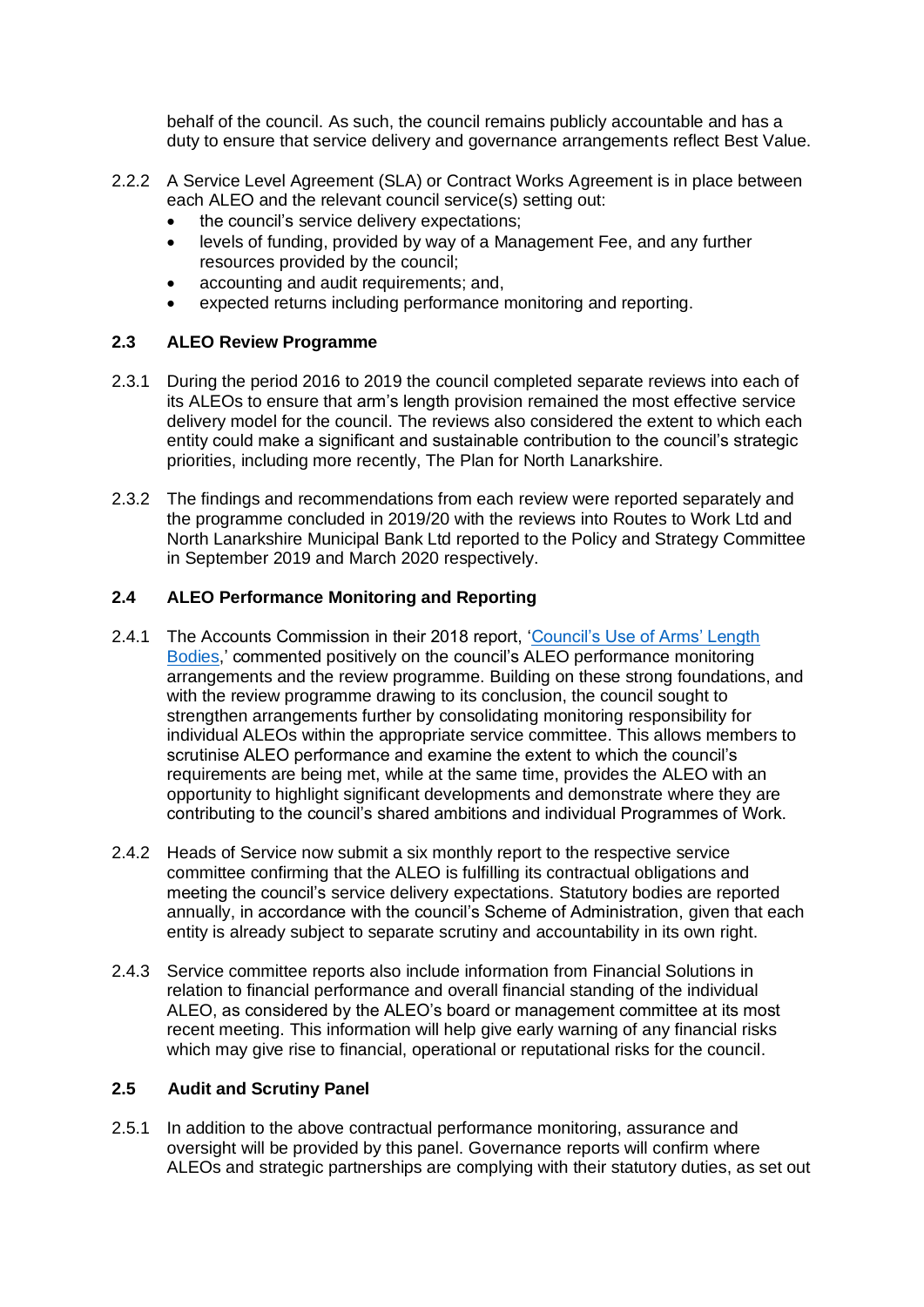in company incorporation documents, and provide information in relation to financial stewardship, risk management and business continuity planning. Key considerations for panel members will be:

- 1) Are there effective governance, including financial governance, arrangements in place and are arrangements sufficiently robust?
- 2) Is the strategic direction designed and capable of achieving the company's purpose, including charitable objectives where applicable?
- 3) Does the Board of Directors or Management Committee fulfil its statutory responsibilities under company law including holding management to account for performance and service delivery / development?
- 4) Is there accountability for service delivery and transparency in decision making?
- 5) Are suitably robust risk management arrangements in place that minimise risks to the organisation, individuals, employees and the council and is the risk register reviewed regularly by the Board of Directors or Management Committee?
- 2.5.2 The principles and diagram in Appendix 2, published by the Accounts Commission and Audit Scotland respectively, illustrate these responsibilities.
- 2.5.3 ALEO governance and financial monitoring oversight reports will be composite reports and their consideration on a six monthly schedule will fulfil the panel's Terms of Reference duties to:
	- '*Consider the council's arrangements to secure value for money and review assurances and assessments on the effectiveness of arrangements including in relation to the council's ALEOs*;' and,
	- '*Monitor the effective development and operation of risk management in the council and its ALEOs, including monitoring progress in addressing risk-related issues reported to the panel.*'

# **2.6 Policy and Strategy Committee**

2.6.1 The Policy and Strategy Committee is responsible for considering the outputs from any further reviews into arm's length delivery arrangements, or where the council is considering the potential merits of a new special purpose vehicle or partnership. Where this is the case, it is essential that council decisions are informed through robust options appraisal and preparation of outline and full business cases. Appendix 3 sets out key considerations for the council when reviewing existing or proposed service delivery arrangements and determining whether these represent value for money for the council and the most effective method of service provision.

### **2.7 ALEOs Governance and Risk Management Arrangements**

- 2.7.1 While ALEOs are separate entities in their own right, the council remains accountable for the cost and quality of all services delivered, including those which are performed through arm's-length arrangements. Given this association brings ongoing financial, service delivery and reputational risks, the council needs to be vigilant and aware of risks which have scope to affect its arms-length delivery vehicles.
- 2.7.2 All ALEOs continued to operate during the Covid-19 lockdown, although the level and nature of services provided was significantly decreased or withdrawn in some cases due to loss of premises, social distancing requirements or incompatibility with remote working/virtual delivery. Where services continued to be delivered the focus was very much on emergency or essential works and supporting the council's response.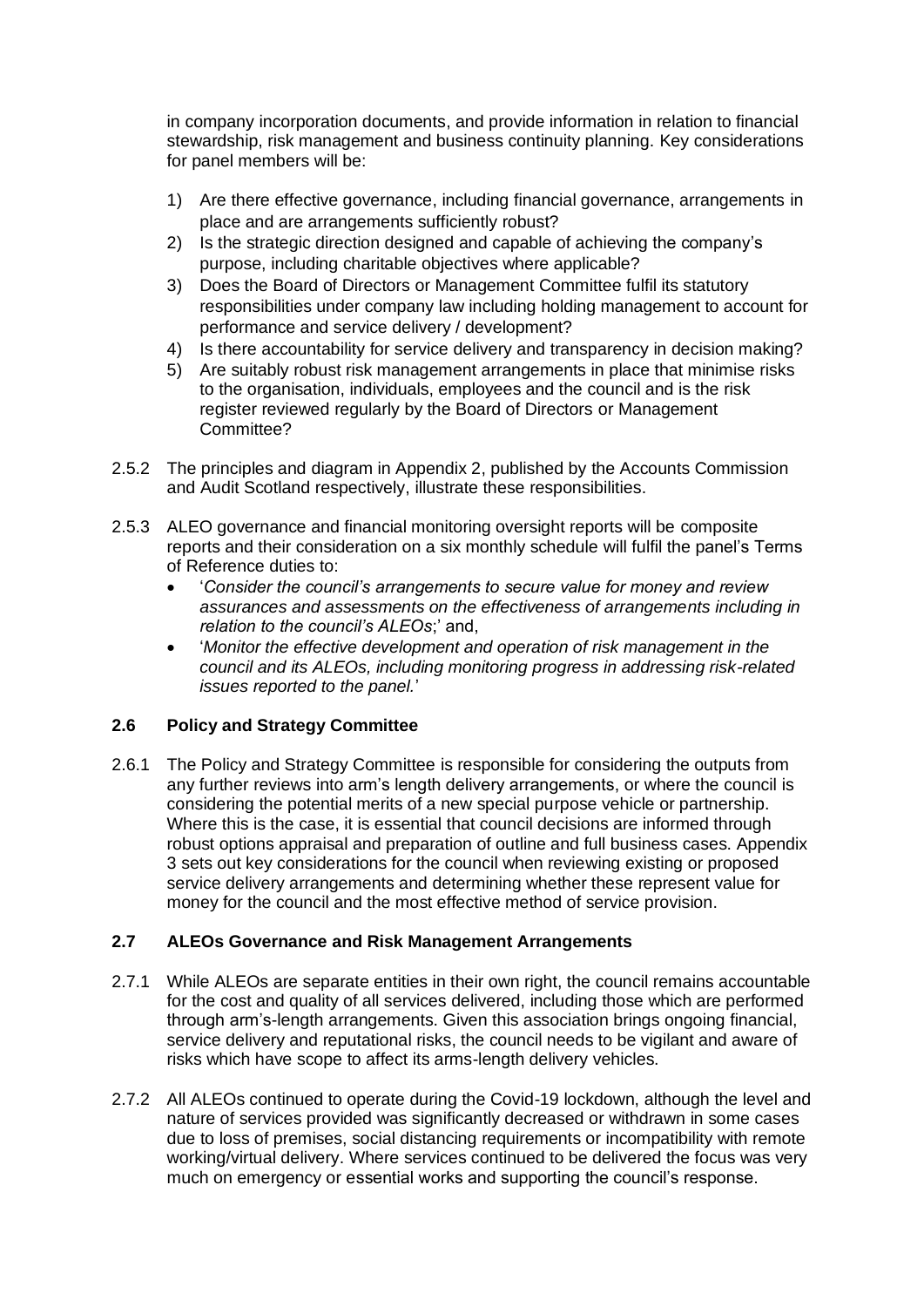- 2.7.3 Various arrangements were put in place by the respective organisations to ensure that proper governance was maintained and the risk environment was assessed and addressed appropriately during lockdown and recovery progression in line with the Scottish Government's route map. Governance and oversight arrangements varied and in some cases initially involved authority being delegated to the Chief Officer in conjunction with the Chairperson of the company, or through an Executive or Emergency Measures Sub Group. More recently, Board and Management Committee meetings have been conducted remotely with council representatives, including Client Officers and officers from Business Solutions in attendance. It is anticipated that remote management meetings will continue in the immediate to foreseeable future.
- 2.7.4 Appendix 4 provides a summary of the governance and risk management environment within individual ALEOs over the lockdown period. Future service committee reports will, as appropriate, highlight where ALEOs are resuming service delivery and supporting the council in its recovery planning arrangements.

### **2.8 Financial Governance**

2.8.1 To satisfy the council's duty to ensure that the external organisations delivering services on its behalf are financially sound, the Council's Section 95 Officer maintains appropriate and proportionate processes and procedures for scrutinising ALEOs' financial performance. The individual contractual arrangements specify the financial information which each ALEO must submit to the council and these generally include an annual business plan, monthly management accounts and audited financial statements. This information enables Financial Solutions to assess and report any financial risk likely to arise as a result of the council using the ALEO to deliver these services. The following paragraphs highlight, by exception, where ALEOs have failed to comply with the prescribed monitoring arrangements during financial year 2020/21 to date; or where they have been impacted by Covid 19; or, where there are matters that require close monitoring by the individual ALEO's Board of Directors or Management Committee along with robust, separate oversight by Financial Solutions.

### 2.8.2 Culture and Leisure NL Ltd

Culture and Leisure North Lanarkshire (CLNL) have been severally impacted by the global pandemic, with most of their operations closed for several months and some facilities only beginning to open in line with Scottish Government guidance. This has had a significant impact on the financial performance and risk to the overall financial sustainability of this company due to the material loss of income suffered. However, the council has agreed support relief payments to CLNL which is currently forecast at £14.722m, to 31 March 2021. This reflects compensation for loss of income and nonachievement of 20/2021 savings, which are partially offset by Coronavirus Job Retention Scheme funding. This forecast position is under review and is subject to a revised business plan being developed by the company in relation to opening of facilities and services as it moves through the recovery planning process and in line with the Scottish Government's route map.

#### 2.8.3 Routes to Work

Due to staff absences in their finance team, Routes to Work (RTW) have been unable to provide the Council with 2020/21 management accounting information. However, the company recruited an interim Finance Manager and more recently, a permanent Finance Manager, which will enable normal financial governance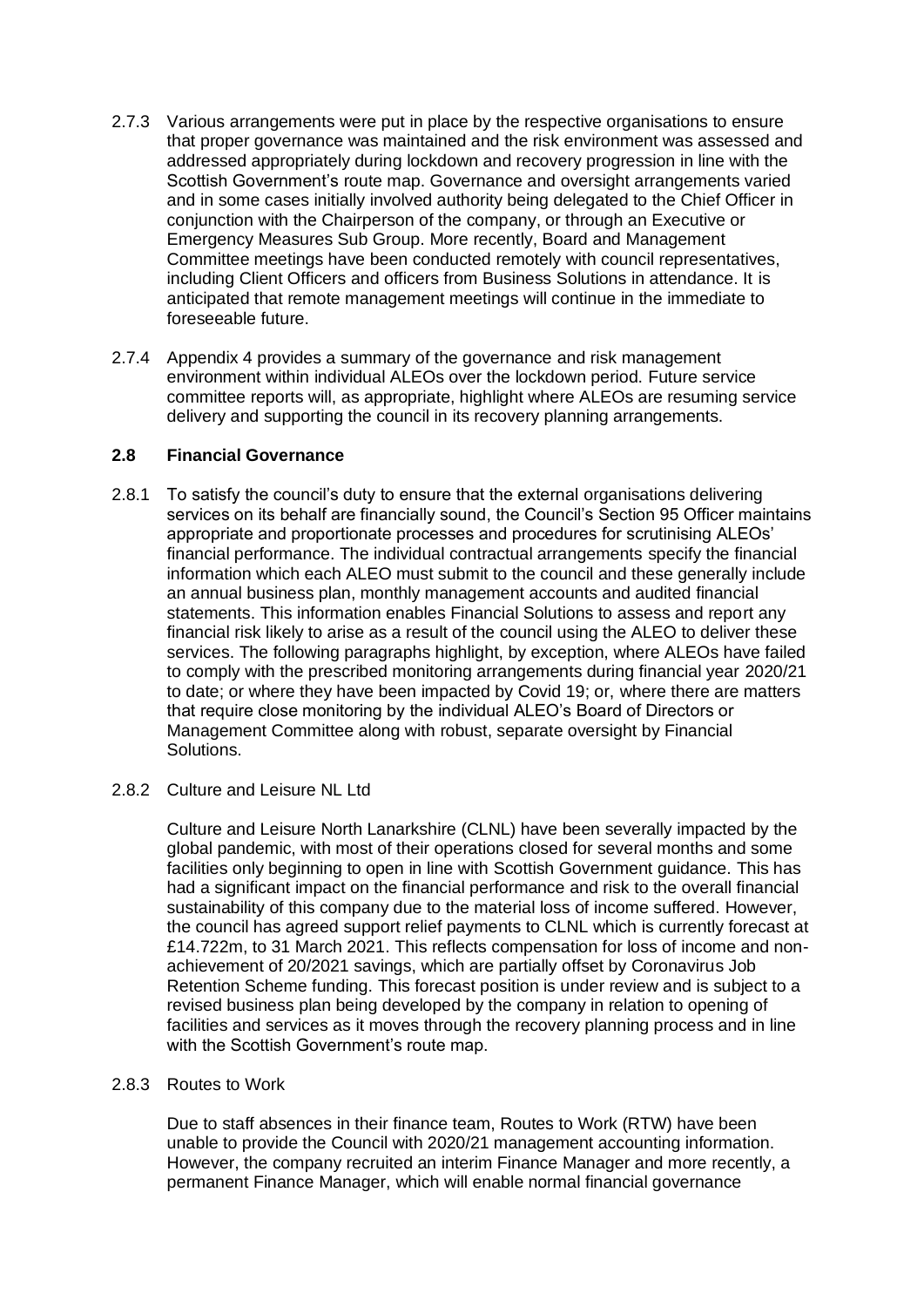arrangements to recommence including financial monitoring and reporting arrangements which will be shared with the council and enable council officers to carry out the normal review process to gain necessary assurances. Despite staff working from home and unable to meet clients face to face, services continued to be provided in conjunction with the council's employability team throughout lockdown. The organisation has three Service Level Agreements (ESF Pipeline, No One Left Behind and Parental Employment Service) signed and in-place for the coming year. The organisation has been continuing to provide a service and make financial claims as usual.

#### 2.8.4 North Lanarkshire Properties LLP

North Lanarkshire Properties (NLP) are experiencing a material reduction in rental income as a result of the pandemic and the impact this has had on tenants' ability to pay. The company is currently assessing the forecast impact on rent collection levels and long term debt recovery to understand the impact on the overall financial sustainability of the company. The council has provided NLP with a letter of comfort to support NLP's financial sustainability throughout the crisis. The best approach for the council to support NLP has yet to be determined but will become clearer following tenant engagement and the commencement of debt recovery procedures. NLP will provide an update report to their Management Committee and the council's Head of Financial Solutions by the end of September 2020. In the short term NLP will utilise accumulated reserves to sustain financial operations.

### 2.8.5 Amey Public Services LLP

During the period up to 19th July 2020, Amey Public Services (APS) provided emergency roads services in conjunction with council priorities, with the council providing supplier relief payments in addition to other support received by APS via the UK Government's Coronavirus Job Retention Scheme. To date, financial support provided by the council totals £2.457m. As lockdown eases and the construction industry resumes, the council support is continually being reviewed as we move through the recovery planning process. Current indications are that the company continues to perform in line with revised financial forecasts for this financial year and the council continues to seek assurances over the financial sustainability and standing of the company, together with Amey continuing to provide assurance of its financial sustainability and standing as a company at the Management Committee Board meetings.

#### 2.8.6 MEARS Scotland LLP

The pandemic outbreak has severely impacted the work-mix being delivered by Mears. The defined service agreement for the Covid19 outbreak limited the service delivery to mainly emergency works, and those works which could be carried out safely in conjunction with Government advice. As the business is currently bringing staff back from furlough, and the Government is assessing lockdown releases, there is a slow build-up of works. An open and transparent approach has been agreed whereby the partnership neither profits nor loses from the arrangement. All costs will be finalised on an open book basis in line with the general agreement of the financial governance approach. To date, financial support provided by the Council totals £3.480m of which £2.050m relates to cash flow support for furloughed staff, which will be fully refunded to the Council. Both service delivery and financial position will be continually reviewed during the remainder of the year by Mears and Council representatives.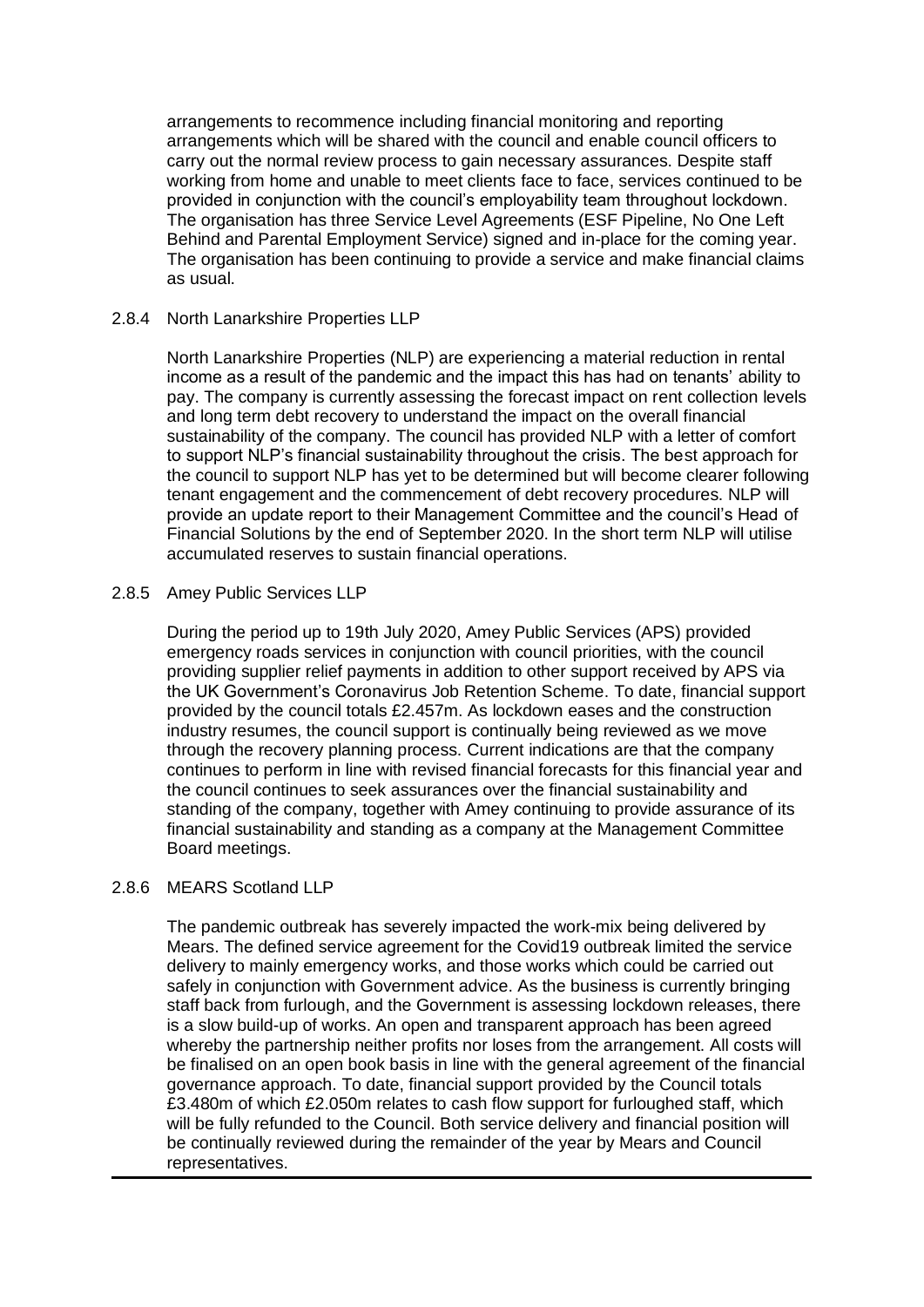### **3. Equality and Diversity**

### **3.1 Fairer Scotland Duty**

3.1.1 There are no Fairer Scotland Duty requirements in relation to this report.

### **3.2 Equality Impact Assessment**

3.2.1 There are no requirements to complete an Equality Impact assessment on this report.

### **4. Implications**

### **4.1 Financial Impact**

4.1.1 There are no additional financial impacts other than those referenced at Section 2.8 above.

# **4.2 HR/Policy/Legislative Impact**

4.2.1 There are no HR, policy or legislative matters arising from this report.

### **4.3 Environmental Impact**

4.3.1 There are no environmental impacts arising from this report.

# **4.4 Risk Impact and Covid-19 Response**

- 4.4.1 Future reports to this panel will confirm that sufficiently robust governance and risk management arrangements remain in place within each ALEO and identify the top five risks for each entity.
- 4.4.2 The monitoring proposals in this report provide the mechanism through which the council may fulfil its 'Following the Public Pound' obligations in ascertaining that its arm's length bodies are operating effectively, efficiently and providing high quality public services and value for money.

### **5. Measures of success**

5.1 Effective and timely monitoring in place to provide assurance to the council that adequate governance, financial and risk management procedures are in place and operating effectively in the arm's length bodies and strategic partnerships within the scope of the Audit and Scrutiny Panel's monitoring framework.

### **6. Supporting documents**

- 6.1 Appendix 1 Summary of in-scope ALEOs and Strategic Partnerships
	- Appendix 2 Accounts Commission and Audit Scotland Good Practice Recommendations Appendix 3 Service Externalisation Checklist
	- Appendix 4 Coronavirus Response Emergency/Alternative Governance Arrangements

Kotina M Angol

**Head of Business Solutions**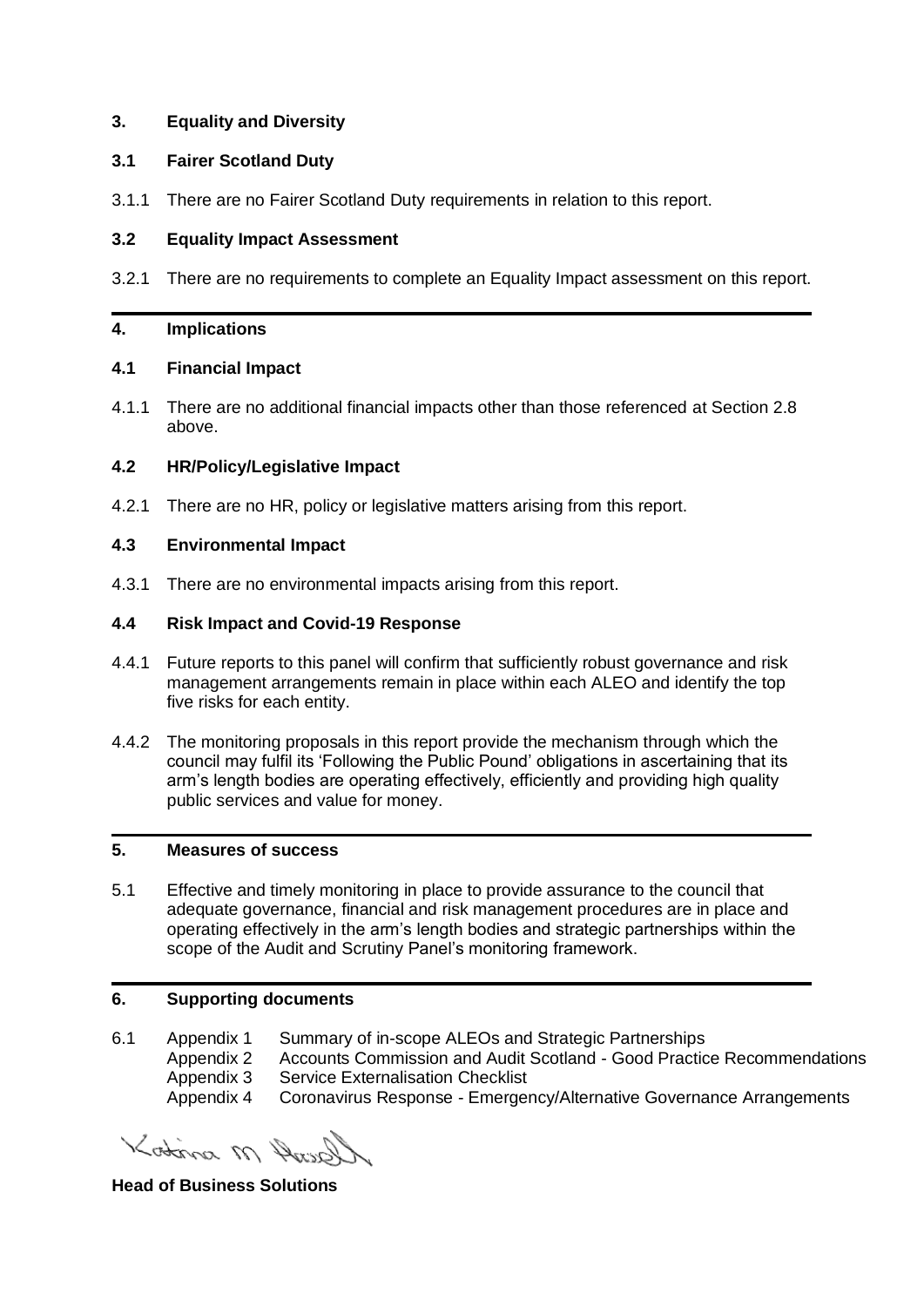**Appendix 1**

### **Summary of in-scope ALEOs and Strategic Partnerships**

| <b>WHOLLY</b><br><b>OWNED ALEOS</b>           | <b>OBJECTIVES / SERVICES</b><br><b>DELIVERED</b>                                                                                                                                                                  | <b>STATUS</b>                                                                                                                                                                                                      | <b>BOARD/MANAGEMENT</b><br><b>COMMITTEE COMPOSITION</b>                                                                                                                                                                                                              | <b>CLIENT</b><br><b>SERVICE</b>                             | <b>SERVICE</b><br><b>COMMITTEE</b> |
|-----------------------------------------------|-------------------------------------------------------------------------------------------------------------------------------------------------------------------------------------------------------------------|--------------------------------------------------------------------------------------------------------------------------------------------------------------------------------------------------------------------|----------------------------------------------------------------------------------------------------------------------------------------------------------------------------------------------------------------------------------------------------------------------|-------------------------------------------------------------|------------------------------------|
| <b>Culture &amp; Leisure</b><br>NL (CLNL) Ltd | Cultural, sporting, leisure &<br>recreational activities to:<br>improve conditions of life;<br>advance health & education;<br>and promote equalities.<br>Advancement of arts,<br>heritage, culture & science.     | Council decision in January<br>2020 to insource provision to<br>facilitate greater alignment<br>with The Plan for North<br>Lanarkshire. Current<br>timetable envisages transfer<br>to the council on 1 April 2021. | Current composition comprises:<br>● 4 Partner Directors appointed<br>by NLC<br>• 3 Independent Directors<br>•1 Trade Union Director<br>nominated by the relevant trade<br>unions.<br>10 See note below.                                                              | Enterprise &<br>Communities<br>(Communities)                | Community<br>Empowerment.          |
| Routes to Work<br>Ltd                         | Relief of poverty through<br>supporting individuals to<br>secure & sustain employment<br>Advance education and<br>training, particularly where<br>this will lead to paid<br>employment                            | Incorporated as a limited<br>company with charitable<br>status. Council is sole<br>shareholder (100%).                                                                                                             | Maximum of up to 10 directors of<br>whom:<br>• Up to 2 are Category A<br>Directors (1 elected member &<br>1 chief officer) appointed by<br>NLC;<br>• Up to 8 are Category B<br>Directors representative of local<br>community or possessing key<br>skills/experience | Enterprise &<br>Communities<br>(Communities)                | Enterprise &<br>Growth             |
| <b>Fusion Assets</b><br>Ltd                   | Physical regeneration and<br>infrastructure projects,<br>focusing in remediation of<br>vacant & derelict land where<br>there is little speculative<br>development by the private<br>sector and/or market failure. | Incorporated as a limited<br>company. Council is sole<br>shareholder (100%).                                                                                                                                       | Maximum of up to 8 directors of<br>whom:<br>• Up to 5 are Partner Directors (3<br>elected members & 2 chief<br>officers) appointed by NLC;<br>• Up to 3 are Co-opted Directors<br>possessing key<br>skills/experience                                                | Enterprise &<br>Communities<br>(Planning &<br>Regeneration) | Enterprise &<br>Growth             |

 **Note:** In December 2019 the Council passed a special resolution removing, for a temporary period up to 2 March 2020, the requirement that Partner Directors must be elected members and also suspending the requirement for a Nominations Committee to make recommendations in relation to the appointment of Independent Directors. The Policy and Strategy Committee at its meeting on 19 March 2020 agreed to extend the temporary period to 30 April 2020 and this has been further extended, given the impact of the Coronavirus pandemic, to 1 April 2021.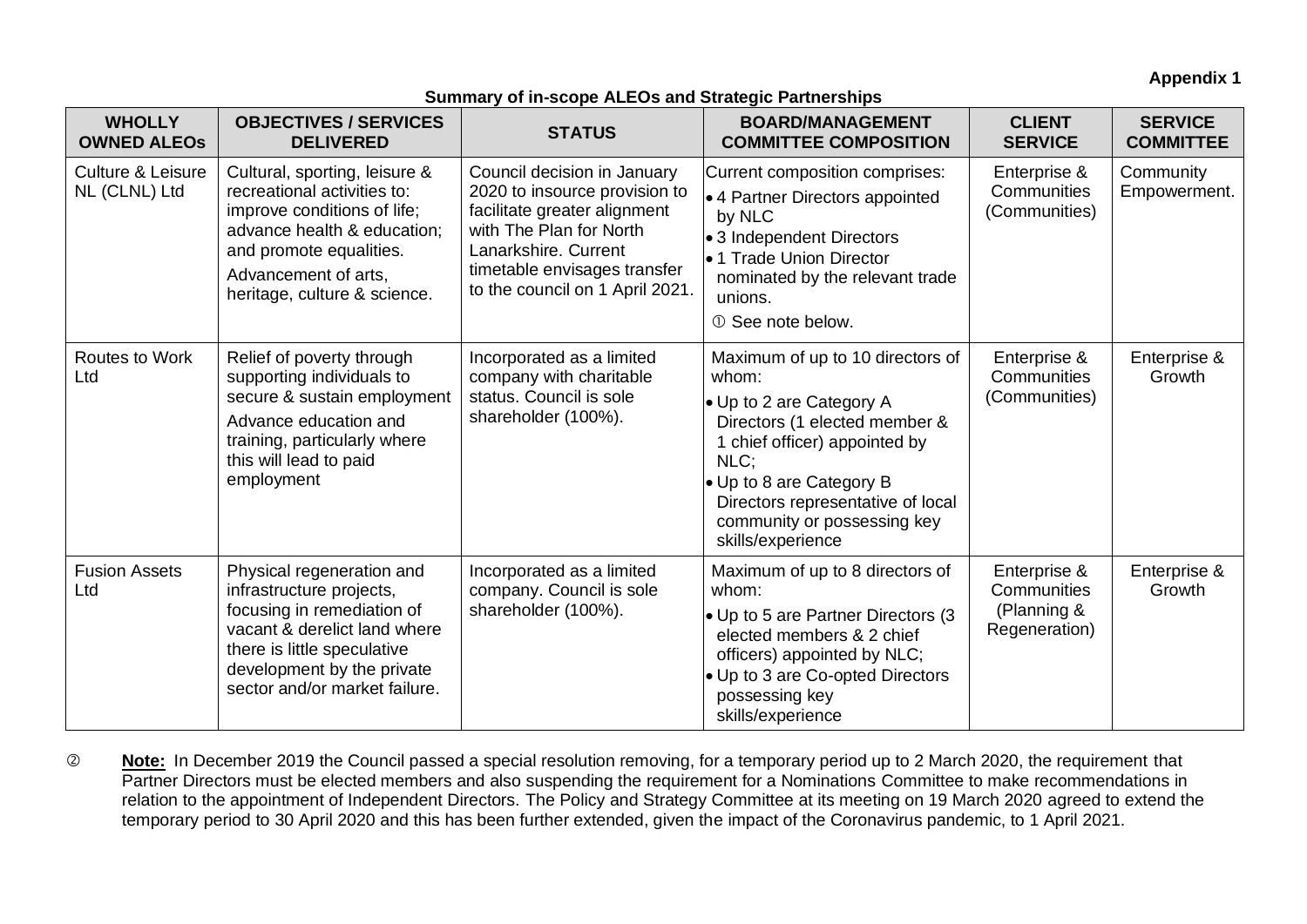| <b>WHOLLY</b><br><b>OWNED ALEOS</b>            | <b>OBJECTIVES / SERVICES</b><br><b>DELIVERED</b>                                                                                                                                                                                               | <b>STATUS</b>                                                                                                                                                                                                            | <b>BOARD/MANAGEMENT</b><br><b>COMMITTEE COMPOSITION</b>                                                                                                                                                         | <b>CLIENT</b><br><b>SERVICE</b>                                    | <b>SERVICE</b><br><b>COMMITTEE</b>                   |
|------------------------------------------------|------------------------------------------------------------------------------------------------------------------------------------------------------------------------------------------------------------------------------------------------|--------------------------------------------------------------------------------------------------------------------------------------------------------------------------------------------------------------------------|-----------------------------------------------------------------------------------------------------------------------------------------------------------------------------------------------------------------|--------------------------------------------------------------------|------------------------------------------------------|
| North Lanarkshire<br><b>Properties LLP</b>     | Management, marketing and<br>leasing of commercial<br>property portfolio that<br>transferred from NLC in 2013.<br>Provision of general lease<br>advice to NLC and<br>management of NLC's<br>retained commercial<br>properties (Legacy Estate). | Incorporated as a limited liability<br>partnership with 2 members:<br>NLC owns a 99.999%<br>shareholding and NL Property<br>Investments Ltd holds a 0.001%<br>shareholding.                                              | Maximum of 6 Management<br>Committee members:<br>•5 representatives are<br>appointed by NLC (4 elected<br>members and 1 chief officer);<br>• 1 representative is appointed<br>by NL Property Investments<br>Ltd | Enterprise &<br>Communities<br>(Planning &<br>Regeneration)        | Finance &<br><b>Resources</b>                        |
| <b>NL Property</b><br><b>Investments Ltd</b>   | To facilitate and support North<br>Lanarkshire Properties LLP                                                                                                                                                                                  | Incorporated as a limited<br>company. Council is sole<br>shareholder (100%).                                                                                                                                             | Maximum of 6 directors<br>appointed by NLC (5 elected<br>members & 1 chief officer<br>being the same individuals as<br>those referenced above)                                                                  | Enterprise &<br><b>Communities</b><br>(Planning &<br>Regeneration) | Finance &<br>Resources                               |
| North Lanarkshire<br>Municipal Bank<br>Limited | Provision of deposit savings<br>account facility for individuals<br>and organisations and source<br>of credit finance to NLC                                                                                                                   | Incorporated as a limited<br>company and defined as a<br>"municipal bank" under Section<br>103 of the Banking Act 1987. All<br>serving elected members of<br>NLC are shareholders, with an<br>individual share of £0.05. | Maximum of 7 directors<br>appointed by NLC (all elected<br>members)                                                                                                                                             | Financial<br><b>Solutions</b>                                      | Finance &<br><b>Resources</b><br>2 See note<br>below |

 **Note:** NL Municipal Bank Ltd primarily provides a service to its customers and as such performance reporting is through publication of the annual statutory accounts and the Annual General Meeting. Treasury Management reporting to Finance and Resources Committee is in place given the Bank's position as a source of credit finance to NLC.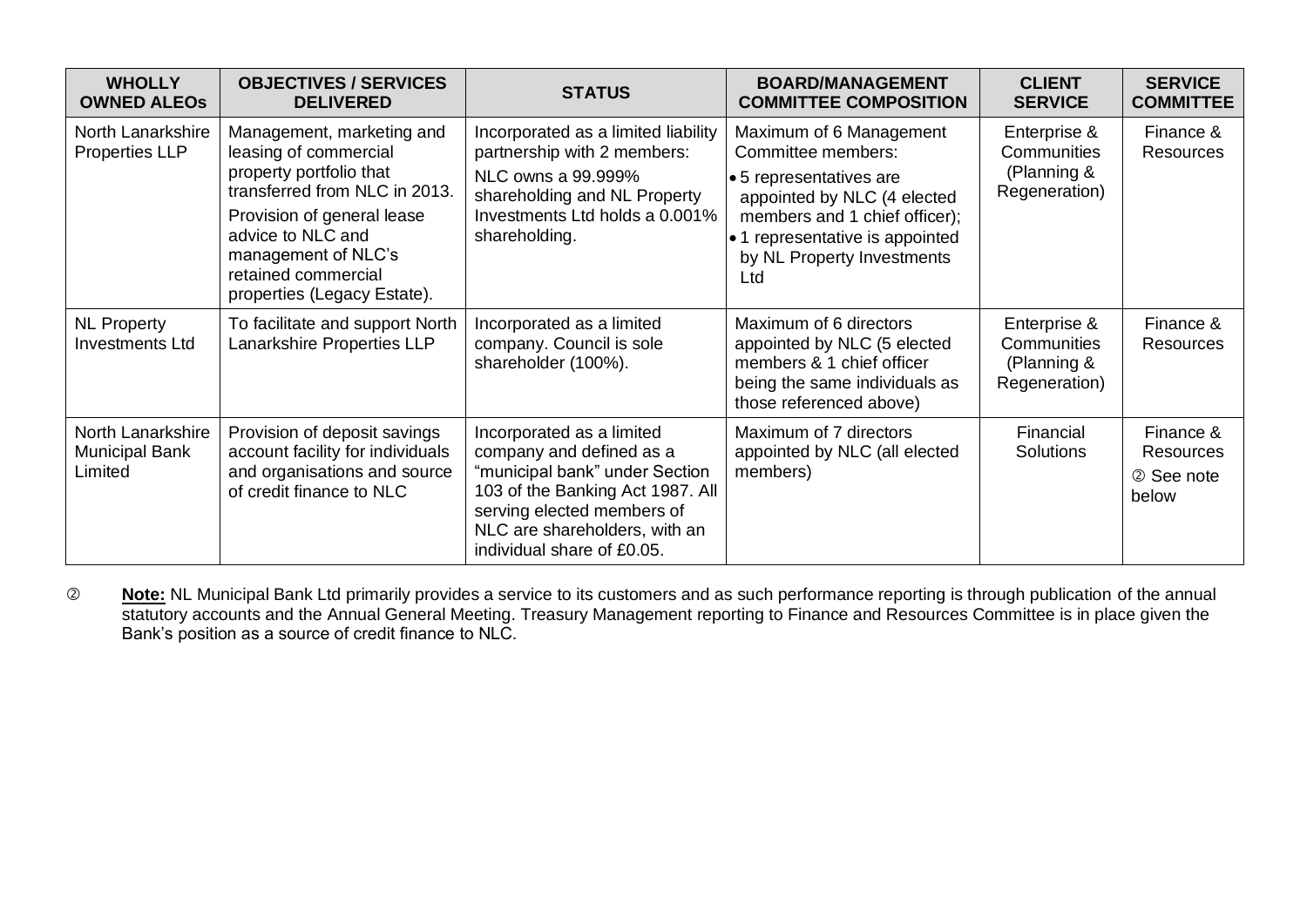| <b>STRATEGIC</b><br><b>PARTNERSHIP</b><br><b>VEHICLES</b> | <b>OBJECTIVES/</b><br><b>SERVICES DELIVERED</b>                        | <b>STATUS</b>                                                                                                                           | <b>MANAGEMENT COMMITTEE</b><br><b>COMPOSITION</b>                                                                        | <b>CLIENT</b><br><b>SERVICE</b>                                                                  | <b>SERVICE</b><br><b>COMMITTEE</b>        |
|-----------------------------------------------------------|------------------------------------------------------------------------|-----------------------------------------------------------------------------------------------------------------------------------------|--------------------------------------------------------------------------------------------------------------------------|--------------------------------------------------------------------------------------------------|-------------------------------------------|
| Amey Public<br>Services LLP                               | Provision of roads, street<br>lighting and winter services<br>contract | Incorporated as a limited liability<br>partnership with Amey LG Ltd<br>holding a 67% shareholding and<br>NLC holding a 33% shareholding | 5 representatives with 3<br>appointed by Amey LG Ltd and<br>2 appointed by NLC (1 elected<br>member and 1 chief officer) | Enterprise &<br>Communities<br>(Environmental<br>Assets)                                         | Environment<br>and<br>Transport-<br>ation |
| <b>MEARS</b> Scotland<br><b>LLP</b>                       | Provision of housing and<br>corporate property repairs                 | Incorporated as a limited liability<br>partnership with MEARS plc<br>holding a 67% shareholding and<br>NLC holding a 33% shareholding   | 5 representatives with 3<br>appointed by MEARS plc and<br>2 appointed by NLC (1 elected<br>member and 1 chief officer)   | Enterprise &<br>Communities<br>(Housing<br>Solutions and<br>Housing<br>Property and<br>Projects) | Housing and<br>Regeneration               |

| ALEOs subject to dissolution per<br>previous Council decisions | <b>OBJECTIVES / SERVICES DELIVERED</b>                                                                                                                                       | <b>STATUS</b>                                                                       |
|----------------------------------------------------------------|------------------------------------------------------------------------------------------------------------------------------------------------------------------------------|-------------------------------------------------------------------------------------|
| Campsies Centre (Cumbernauld) Ltd                              | Facilitate the redevelopment of Cumbernauld town centre                                                                                                                      | Dissolution underway as per Infrastructure<br>Committee 2/5/18                      |
| NL Leisure Ltd                                                 | Provision of sports, leisure, recreational activities and<br>facilities integrated within single, renamed Culture & Leisure<br><b>NL</b>                                     | Dissolution underway as per Policy & Resources<br>27/9/18                           |
| <b>Town Centre Activities Ltd</b>                              | Public space CCTV monitoring and town centre initiatives<br>transferred in-house from 1 April 2019. Shopmobility<br>transferred to voluntary sector partner from 1 July 2019 | Dissolution process in final stages as per<br>Enterprise & Housing Committee 5/9/18 |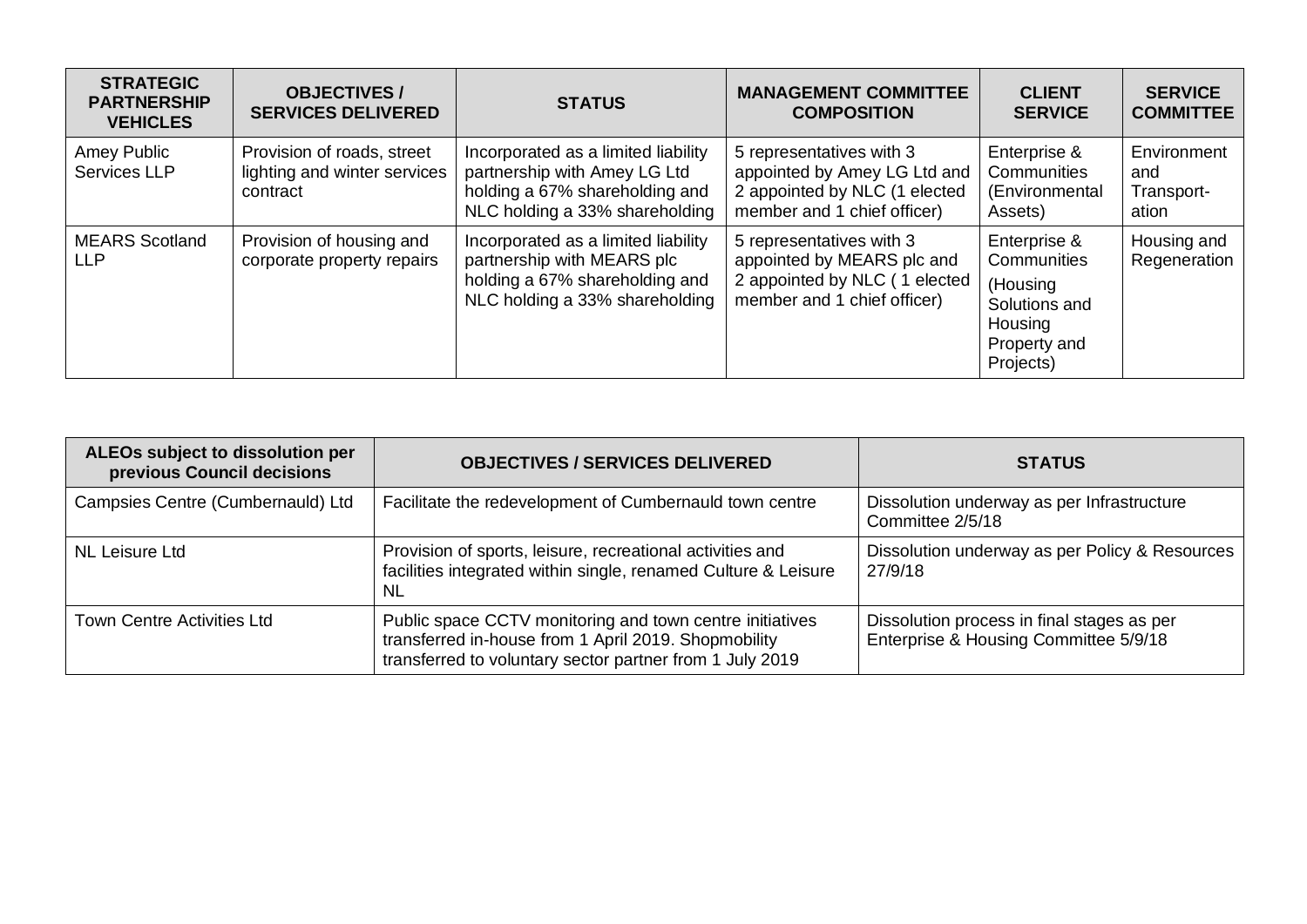# **Accounts Commission and Audit Scotland - Good Practice Recommendations:**

Councils should continue to apply the Following the Public Pound principles ensuring that they:

- **•** oversee the performance, financial position, and associated risks of ALEOs;
- **•** have clear reasons for appointing councillors and officers to ALEO boards, recognising the responsibilities and requirements of the role, and the risks of conflicts of interest;
- **•** provide training, support and advice from both the perspective of the council and the ALEO. This should include legal responsibilities, scrutiny and oversight, and conflicts of interest;
- **•** have processes in place to manage any potential conflict of interest of elected members and officers involved in the operation of ALEOs;
- take an active role in managing their relationship with ALEOs, including their compliance to service level agreements, contracts and other obligations; and,
- make information about ALEO funding and performance clear and publicly available.

Source: Accounts Commission '*Council's Use of Arm's Length Organisations*' May 2018 (click on [link\)](https://www.audit-scotland.gov.uk/report/councils-use-of-arms-length-organisations)

The above principles are summarised in the Audit Scotland diagram below:

# **Audit dimensions**



Source: Audit Scotland Code of Audit Practice 2016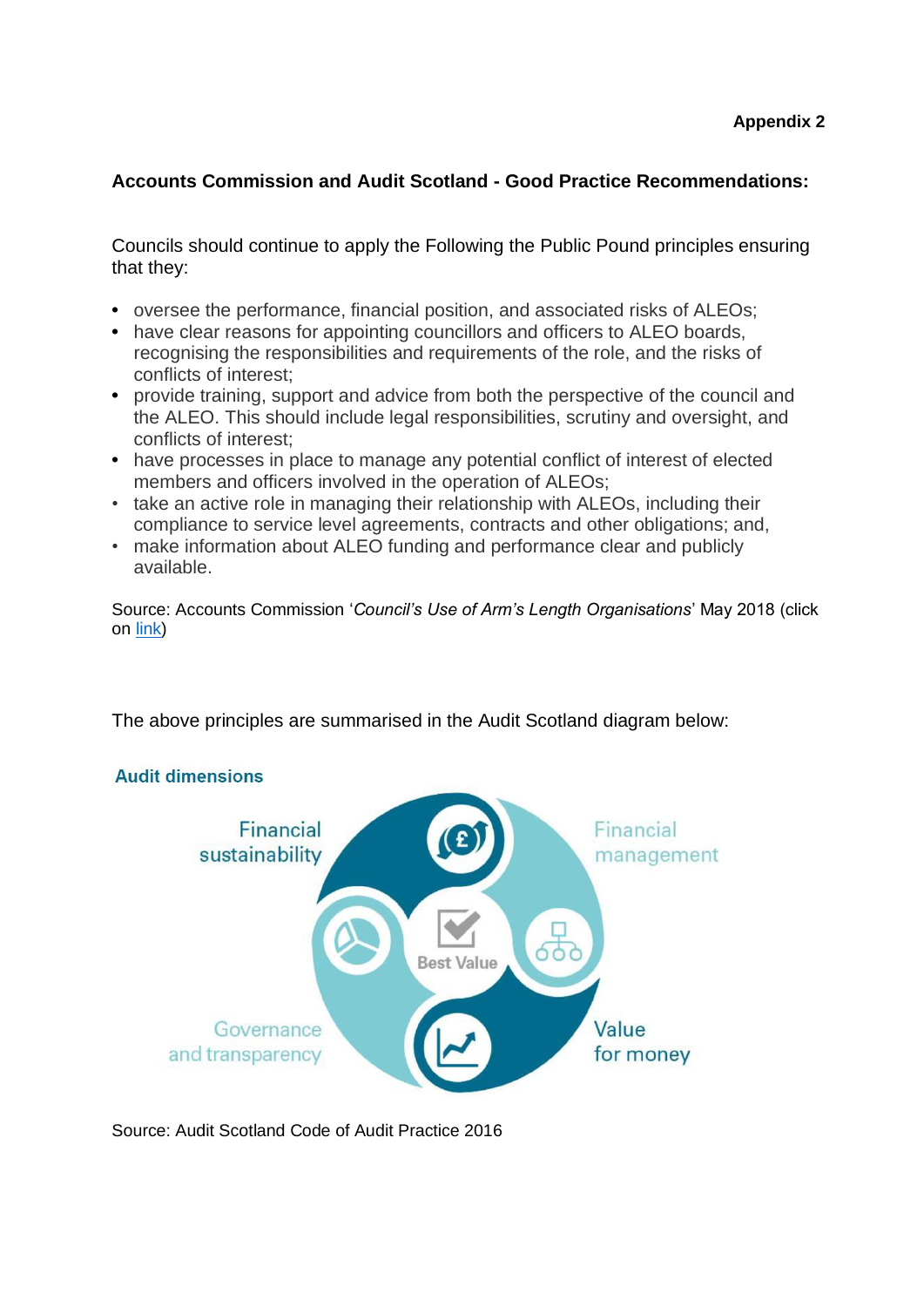### **Service Externalisation Checklist**

The statutory duty of Best Value requires the Council to make the best use of the resources available. This includes identifying the best way to deliver services. The Council should be able to demonstrate the benefits of any decision to create an ALEO, or to continue service provision through an existing ALEO. This checklist summarises the matters which must be addressed when considering the most effective method for service delivery.

| <b>Clarity of Purpose - We Need to:</b>                                                                                                                                                                                                                                                                                                                                                                                                                                                                                                                                                                                                                                                                                                                                                                                                                                                                                                                                                                                 | <b>Evidence Based - Our Decisions Must Be:</b>                                                                                                                                                                                                                                                                                                                                                                                                                                                                                                                                                                                                                                                                                                                                                       |
|-------------------------------------------------------------------------------------------------------------------------------------------------------------------------------------------------------------------------------------------------------------------------------------------------------------------------------------------------------------------------------------------------------------------------------------------------------------------------------------------------------------------------------------------------------------------------------------------------------------------------------------------------------------------------------------------------------------------------------------------------------------------------------------------------------------------------------------------------------------------------------------------------------------------------------------------------------------------------------------------------------------------------|------------------------------------------------------------------------------------------------------------------------------------------------------------------------------------------------------------------------------------------------------------------------------------------------------------------------------------------------------------------------------------------------------------------------------------------------------------------------------------------------------------------------------------------------------------------------------------------------------------------------------------------------------------------------------------------------------------------------------------------------------------------------------------------------------|
| Be clear about the anticipated benefits<br>$\bullet$<br>Have all necessary information available<br>$\bullet$<br>Be sure our plans support The Plan for North<br>$\bullet$<br>Lanarkshire<br>Know all the delivery options available to us<br>$\bullet$<br>Be clear of all risks, limitations and<br>$\bullet$<br>constraints                                                                                                                                                                                                                                                                                                                                                                                                                                                                                                                                                                                                                                                                                           | Based on robust options appraisal<br>$\bullet$<br>Underpinned by a sound Business Case<br>$\bullet$<br>Informed by engagement with customers,<br>$\bullet$<br>service users, partners and other<br>stakeholders<br>Capable of delivering Best Value<br>Clearly communicated and understood<br>$\bullet$                                                                                                                                                                                                                                                                                                                                                                                                                                                                                              |
| <b>Options Appraisal - Our Activity Must:</b>                                                                                                                                                                                                                                                                                                                                                                                                                                                                                                                                                                                                                                                                                                                                                                                                                                                                                                                                                                           | <b>Business Case - Our Proposals Must:</b>                                                                                                                                                                                                                                                                                                                                                                                                                                                                                                                                                                                                                                                                                                                                                           |
| Have clearly defined objectives<br>$\bullet$<br>Be sufficiently resourced and planned<br>$\bullet$<br>Align with Council decision making cycles<br>٠<br>Involve team members with the right skills,<br>$\bullet$<br>experience and knowledge<br>Recognise when specialist advice is needed<br>$\bullet$<br>Include equality, Fairer Scotland and data<br>$\bullet$<br>protection impact assessments<br>Identify and assess risks<br>$\bullet$<br>Provide all necessary information for<br>$\bullet$<br>inclusion in a sound Business Case<br>Report progress regularly<br>٠                                                                                                                                                                                                                                                                                                                                                                                                                                             | Identify the relative merits of each option<br>$\bullet$<br>Provide an overall assessment of benefits,<br>outcomes, costs and risks<br>Promote accountability and transparency<br>٠<br>Clearly communicate findings and<br>recommendations<br>Provide safeguards to protect the council's<br>$\bullet$<br>interests in assets and resources<br>Enable members to fully understand the<br>financial commitment and risks<br>Enable the Council to make fully informed<br>decisions                                                                                                                                                                                                                                                                                                                    |
| <b>Governance - We Must Ensure That:</b>                                                                                                                                                                                                                                                                                                                                                                                                                                                                                                                                                                                                                                                                                                                                                                                                                                                                                                                                                                                | Finance and Risks - We Must Ensure That:                                                                                                                                                                                                                                                                                                                                                                                                                                                                                                                                                                                                                                                                                                                                                             |
| Governance proposals are sufficiently robust<br>$\bullet$<br>Training, advice and support is provided<br>$\bullet$<br>Officers and members are clear on their<br>$\bullet$<br>responsibilities and remits<br>The contribution and impact on The Plan for<br>$\bullet$<br>North Lanarkshire is clear<br>Our reasons for externalising/in-sourcing are<br>$\bullet$<br>clearly understood and communicated<br>Robust performance monitoring and scrutiny<br>$\bullet$<br>arrangements are in place<br>Our expectations, monitoring and reporting<br>$\bullet$<br>requirements are clearly understood<br>Specific governance, financial and<br>$\bullet$<br>performance indicators are in place<br>A Service Level Agreement (SLA) captures<br>$\bullet$<br>the council's expectations and requirements<br>We have early warning triggers to identify<br>٠<br>potential problems<br>Periodic service review milestones are in<br>$\bullet$<br>place and included in the SLA<br>Review or termination triggers are in place | All financial implications are clearly identified<br>$\bullet$<br>and understood<br>Workforce considerations are fully<br>$\bullet$<br>understood and costed<br>Levels of funding and financial compliance<br>$\bullet$<br>requirements are specified in the SLA<br>Established arrangements for timeous<br>$\bullet$<br>financial monitoring and reporting are in<br>place<br>Identified risks are clearly set out with<br>controls and mitigations in place<br>Risk registers are regularly reviewed and<br>reported<br>Risk management and business continuity<br>٠<br>arrangements are robust and proportionate<br>Business continuity arrangements, in the<br>$\bullet$<br>event of the externalised service delivery<br>arrangement ending prematurely, are in<br>place and regularly reviewed |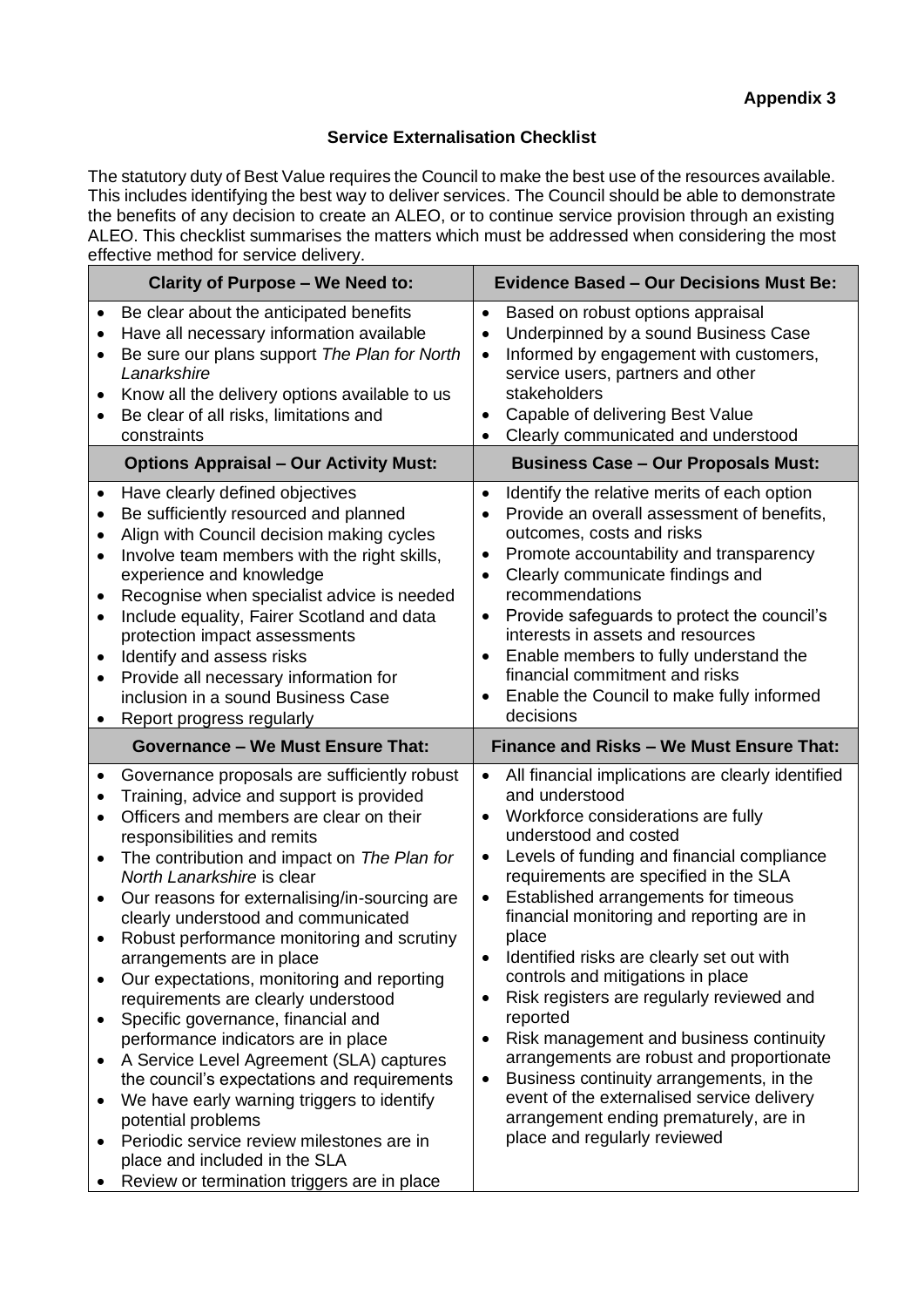# **ALEOs and External Bodies**

### **Coronavirus Response - Emergency/Alternative Governance Arrangements**

# **Culture and Leisure NL (CLNL) Ltd**

#### **Governance**

Culture and Leisure NL's Board of Directors' has continued to meet remotely via teleconference and videoconference during the period of lockdown with 4 board meetings having taken place between April and August 2020. During this time a new Independent Director was appointed to the Board, along with a new Trade Union Director. Given the importance of ongoing service recovery, furloughing of staff, requirement to progress savings and the significance of the insourcing project, there was a clear requirement to sustain regular meetings of the Board of Directors.

### **Risk Management**

Culture and Leisure NL's Risk Register is reviewed and updated quarterly by the Senior Management Team with an annual summary presented to the Board of Directors. During the period of lockdown due to the pandemic the risks to the organisation became mainly financial due to loss of income, however current service recovery considers all risks attached to each element of service delivery, with new operational requirements identified and considered as a result of COVID-19.

The nature of CLNL's direct involvement with service users meant that all culture and leisure services were impacted significantly by the COVID-19 pandemic. Key activities to ensure risk minimisation across the CLNL service prior to and during recovery include:

- Implementation of hygiene measures in venues and facilities including appropriate signage, screens, PPE, sanitisers etc;
- Cessation of all face to face meetings;
- Introduction of home working for 100+ staff;
- Furlough of 1100 staff;
- Regular communications with all staff (both working and furloughed);
- Staff survey on Home Working and concerns and limitations on return to work;
- Customer survey to gauge reaction to recovery;
- Review of risk assessments and safe systems of work across all services in preparation for a return to service delivery;
- Operational plans developed in response to COVID-19 eg pre booking, restricted numbers, reduced hours, additional cleaning, quarantining of books and records etc;
- Consultation with TUs on ongoing basis especially with H&S around recovery of services.

More generally, the overall CLNL risk register lists each known risk, provides commentary where the likelihood of a potential risk materialising is heightened, diminished or impacted in any other way, and assesses risks using a Red, Amber and Green methodology. Directors are requested to note the annual Risk Register report and to identify any areas requiring further detail.

#### **Routes to Work Ltd**

#### **Governance**

Routes to Work stood down the Board of Directors' meeting due to take place on 17 March 2020 with the Chair authorising the Chief Executive to seek feedback from individual directors on those matters where agreement/comment was required. Included within these matters was the recommendation that Routes to Work should establish a time-limited Emergency Sub Group of the Board, with members delegated to take decisions on behalf of the Board as necessary. This was approved and the sub-group met for the first time via a conference call on Friday 20 March and then regularly (originally weekly moving to fortnightly) via video-conferencing platforms until the final meeting held on 12th June. The next full Board of Directors' meeting took place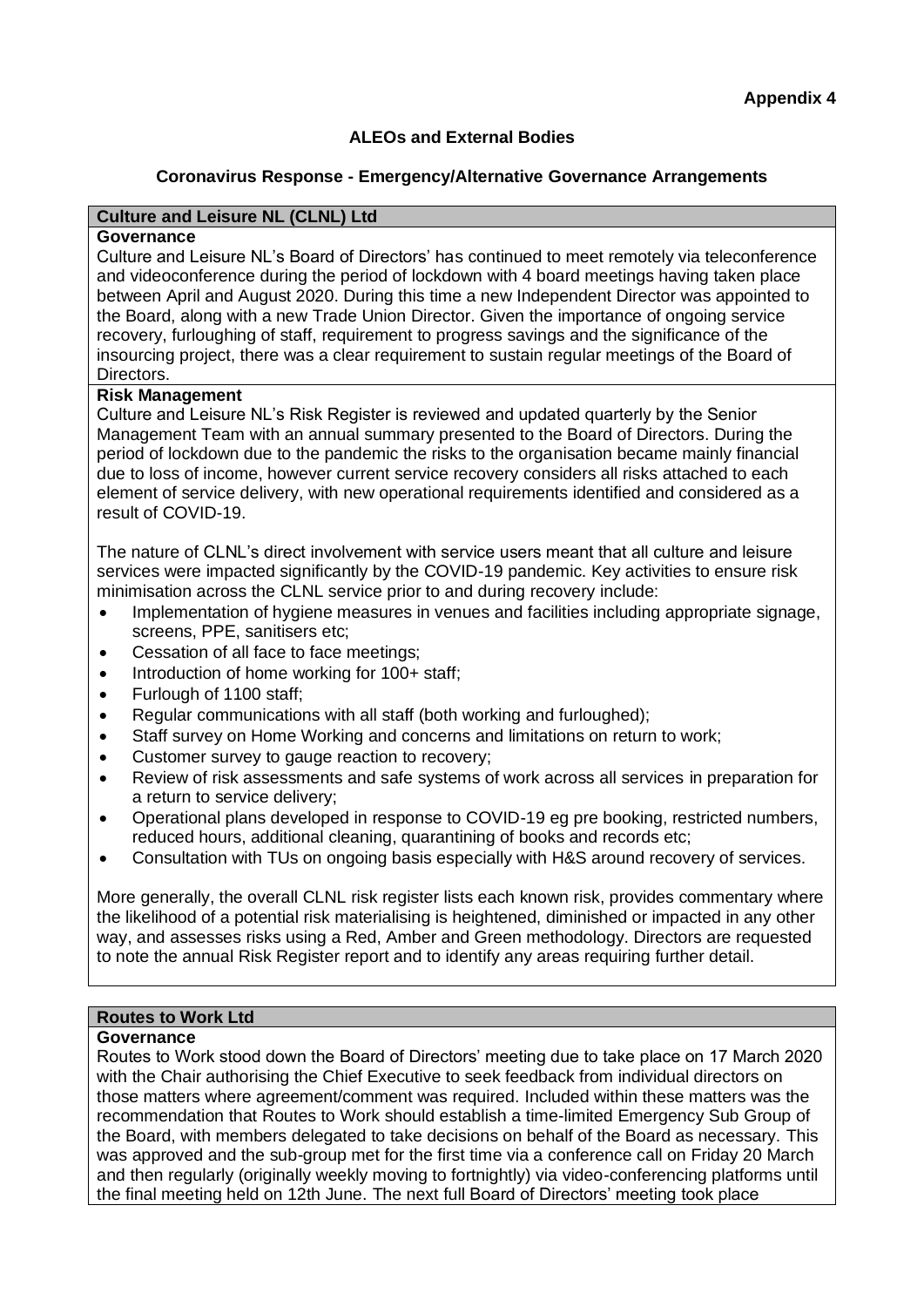remotely as scheduled on 23 June 2020 (via MS Teams) and the agenda included the Terms of Reference of the Emergency Sub Group and a report on matters dealt with under delegated powers during the preceding March to June period and also approved the standing-down of the Emergency Measures Sub-group with immediate effect and the restoration of routine decisionmaking processes through the Board and standing sub-groups.

### **Risk Management**

Routes to Work's Risk Register is reviewed and updated every quarter by the Senior Management Team and a summary is submitted to the Board of Directors' Governance subgroup quarterly thereafter. The Risk Register report is also provided to each quarterly Board meeting. This lists each risk, provides commentary where the likelihood of a potential risk materialising is heightened, diminished or impacted in any other way and assesses risks using a Red, Amber and Green methodology. Directors are requested to note the Risk Register report and to identify any areas requiring further detail. As at April 2020, risks assessed as 'Red' included the impact of underperformance on key contracts (due solely to the COVID19 impact) and the potential onset of an economic shock (Recession) post-Brexit or as a result of the Covid-19 pandemic or global megatrend.

The nature of the company's direct involvement with service users and face to face engagement meant that Routes to Work's operations were impacted significantly by the Coronavirus pandemic. Key activities to ensure risk minimisation included:

- Implementation of hygiene measures preceding office closures including appropriate signage;
- Cessation of all face to face meetings and group and individual training;
- Introduction of home working, including home working risk assessments; for all staff;
- Bespoke programme of suitable interventions for staff identified as particularly vulnerable;
- Daily communications with all staff via email;
- Regular communications with partners, clients and other stakeholders through phone, email and all social media channels;
- Mandatory certificated e-learning Covid-19 Awareness training for all staff;
- Staff survey regarding concerns and limitations on return to work;
- Thorough risk assessments by qualified staff of all offices in preparation for a return to office working (includes temperature checks, 'track and trace' and office re-purposing)
- Consultation with staff via Employee Forum on all activities undertaken.

# **Fusion Assets Ltd**

### **Governance**

The Board of Directors' meeting scheduled for May 2020 was stood down due to the Covid 19 pandemic, however, Fusion Assets continued to operate with the Managing Director liaising with the Chair as required. The scheduled August Board meeting went ahead on 10 August 2020 and was remotely held via Webex.

### **Risk Management**

Fusion Assets revised their risk register in July 2020 and it encompasses new risks that have occurred due to the Covid 19 pandemic including the effects of a possible second lockdown on contracts, risk to staff and safe opening of sites. Economic impacts from the pandemic were also identified. The economic consequences of the pandemic are under on-going consideration by Fusion Assets however there has been little negative impact on most sectors that the company operates in with business remaining strong / improving as demand for distribution warehousing has grown during the pandemic.

# **North Lanarkshire Properties LLP (including NL Property Investments Ltd)**

# **Governance**

NLP Management Committee and the company Board approved, at special meetings convened remotely via Webex on 30 April 2020 that business should be conducted via delegated powers for a temporary period. Thereafter subsequent meetings, under the delegated powers, were held on 21 May 2020. At the scheduled Management Committee and Board meetings held on 3